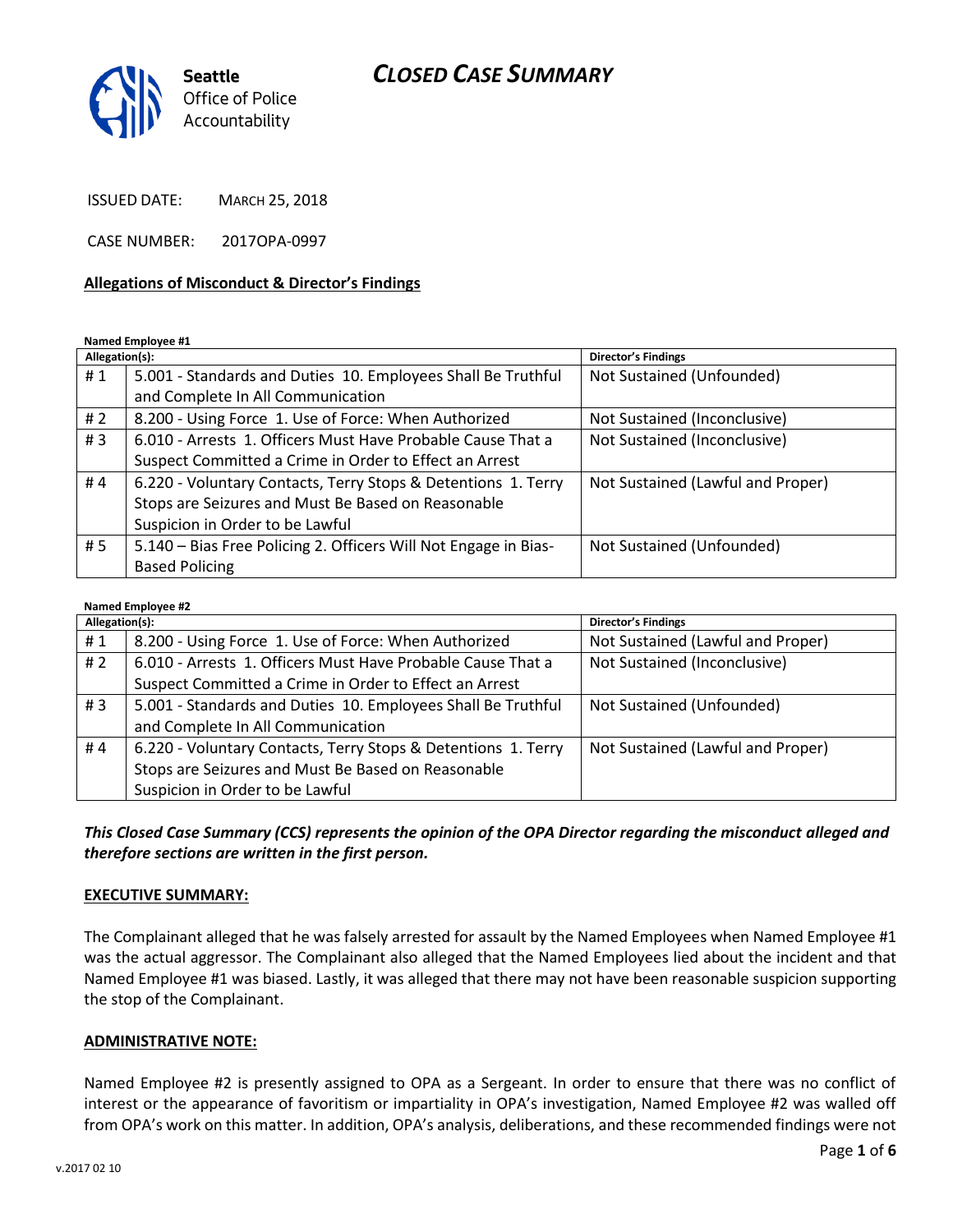

OPA CASE NUMBER: 2017OPA-0997

shared with him. Moreover, given that Named Employee #2 is within my chain of command at OPA, I have forwarded my recommended findings to the Chief of Police to determine whether she, as the head of the Department, concurs with my decisions concerning this matter.

#### **ANALYSIS AND CONCLUSIONS:**

#### **Named Employee #1 - Allegation #1** *5.001 - Standards and Duties 10. Employees Shall Be Truthful and Complete In All Communication*

SPD Policy 5.001-POL-10 requires that employee be truthful and complete in all communications.

The Complainant alleged that both Named Employees were materially inaccurate in their documentation of this incident and that this inaccuracy constituted dishonesty. The Complainant specifically alleged that the Named Employees' account of the incident – particularly, both Named Employees' contention that the Complainant swung his arm at Named Employee #1 (NE#1) and Named Employee #2's (NE#2) reporting that the Complainant "charged" at a Sergeant – were deliberately false. If, as the Complainant alleged, the Named Employees were deliberately dishonest, this would constitute a serious violation of policy.

When interviewed by OPA, the Named Employees contended that they reported the events of this incident accurately and denied engaging in dishonesty. OPA interviewed three witnesses who were at the scene on the night in question. Two of the three stated that they saw the Complainant on the ground, but that they did not see what preceded this. The third saw more than the other two, but ultimately could not confirm or deny whether the Complainant charged at the Sergeant or attempted to strike NE#1.

In support of his claim that the Named Employees were dishonest, the Complainant pointed to a two-minute cell phone video recorded by a witness. Much of his interaction with NE#1 occurred out of view of the camera and that portion that was recorded happened quickly (less than five seconds). From my review of the video, I cannot determine whether the Complainant charged at the Sergeant as NE#2 described; however, based on the Named Employees' statements, this likely occurred prior to the recording beginning. With regard to the time that force was used to take the Complainant to the ground, there was a moment where the subject's arm appeared to swing up in the vicinity of NE#1 and the Complainant then moved with speed towards the street. Almost immediately thereafter, he was taken down to the ground by NE#1. While I cannot conclusively say that this was an attempted strike, I also cannot foreclose the possibility that it was or that the officers perceived it to be so in the heat of the moment.

Either way, this video and the rest of the evidence in the record do not meet the high standard required to prove that the Named Employees were intentionally and materially inaccurate. There is simply insufficient evidence to prove dishonesty against the Named Employees, which is one of the most serious allegations that can be made against an officer. As such, I recommend that this allegation be Not Sustained – Unfounded as against both Named Employees.

Recommended Finding: **Not Sustained (Unfounded)**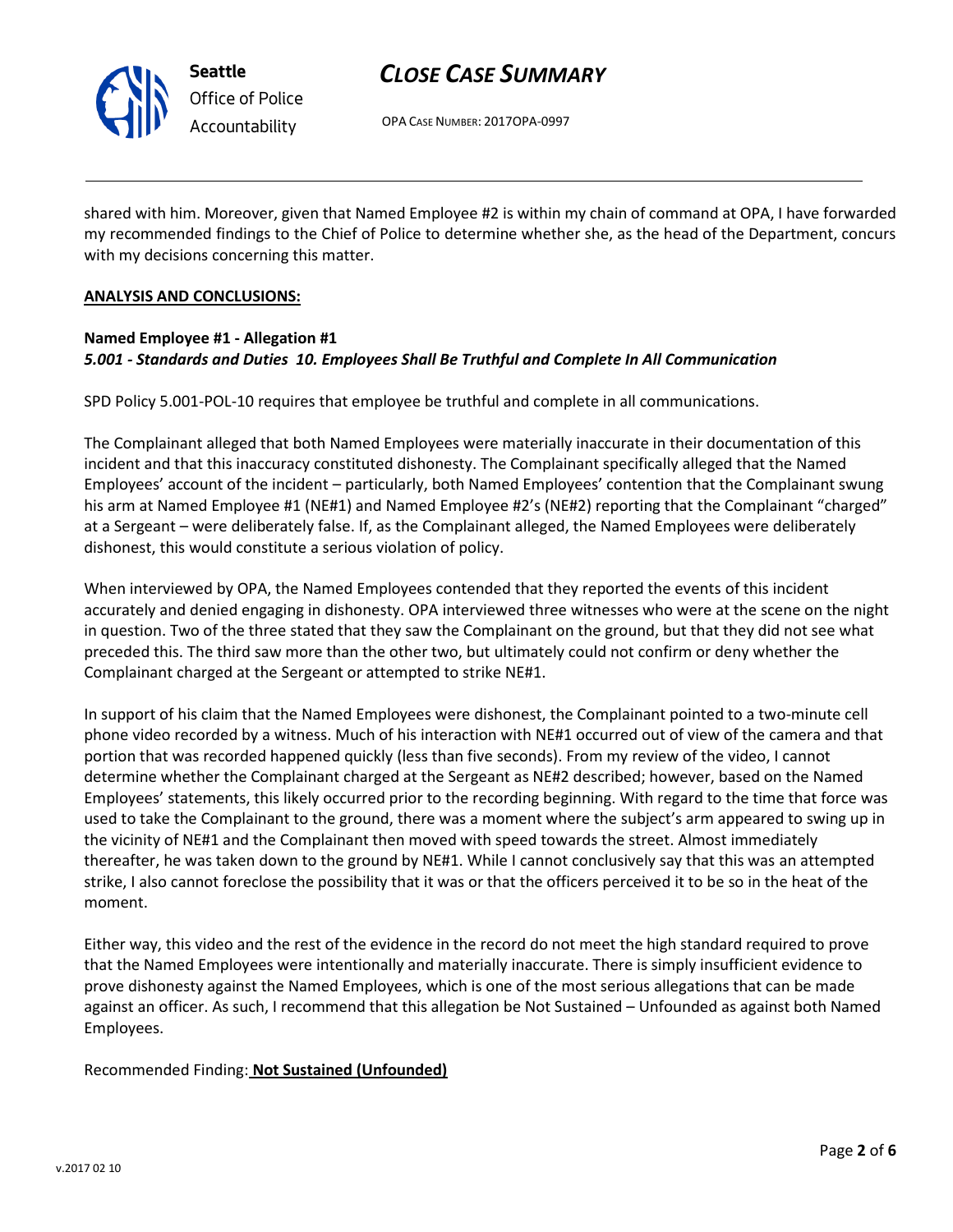

OPA CASE NUMBER: 2017OPA-0997

## **Named Employee #1 - Allegation #2** *8.200 - Using Force 1. Use of Force: When Authorized*

SPD Policy 8.200(1) requires that force used by officers be reasonable, necessary and proportional. Whether force is reasonable depends "on the totality of the circumstances" known to the officers at the time of the force and must be balanced against "the rights of the subject, in light of the circumstances surrounding the event." (8.200(1).) The policy lists a number of factors that should be weighed when evaluating reasonableness. (*See id.*) Force is necessary where "no reasonably effective alternative appears to exist, and only then to the degree which is reasonable to effect a lawful purpose." (*Id.*) Lastly, the force used must be proportional to the threat posed to the officer. (*Id.*) These three factors and my conclusions as to each are outlined below.

The Named Employees claimed that the Complainant swung at NE#1, charged towards him, and that NE#1 then took him down to the ground in a controlled takedown. After that point, the officers used de minimis force to place the Complainant into handcuffs.

The Complainant, to the contrary, alleged that he was subjected to police brutality. He specifically stated that NE#1 held him against a fence with his fist against the Complainant's throat impeding his breathing and that NE#1 took him to the ground. He told OPA that he did not swing at NE#1 as both of the Named Employees reported.

OPA interviewed three witnesses, but only one claimed to have seen what occurred prior to the takedown. That witness, who admitted being intoxicated during the incident, said that he did not recall the Complainant "assaulting an officer" or hitting an officer. When asked if he saw the Complainant do anything that appeared like he was attempting to hit the officer, the witness initially answered "I don't know that. I could not answer that," but then said that when the Complainant was "pinned down" he would have been unable to hit the officer. OPA then inquired whether the witness saw the Complainant do anything prior to being pinned and he said that he did not.

While the video appears to show movement from the Complainant's arm that could be consistent with a swing, I do not conclusively know this to be what occurred. Moreover, while the Complainant appeared to move quickly from the officers when he was taken down to the ground, I cannot say definitively that he was charging at NE#1. In addition, there is no video of the moment when NE#1 was holding the Complainant against the fence. As such, there is no evidence that can prove or disprove whether NE#1 held his fist against the Complainant's throat and impeded his breathing, particularly as NE#1 denied doing so. I note that, throughout his interaction with the officers, the Complainant continually spoke at a high volume without any indication that his breathing was being impeded. I further note that a witness interviewed by OPA stated that, while he observed the Complainant pinned against a wall, he did not believe that the Complainant's breathing was impeded.

If, as the Complainant, alleged, he did not swing or charge at NE#1 or present any physical threat towards him, the force he described NE#1 using could potentially have been outside of policy. On the other hand, if the incident occurred as NE#1 described, NE#1's force would have been reasonable, necessary, and proportional, and, thus, consistent with policy. Given the disputes of fact in this case and the lack of any definitive evidence, I cannot make a conclusive determination as to what occurred. As such, I recommend that this allegation be Not Sustained – Inconclusive.

Recommended Finding: **Not Sustained (Inconclusive)**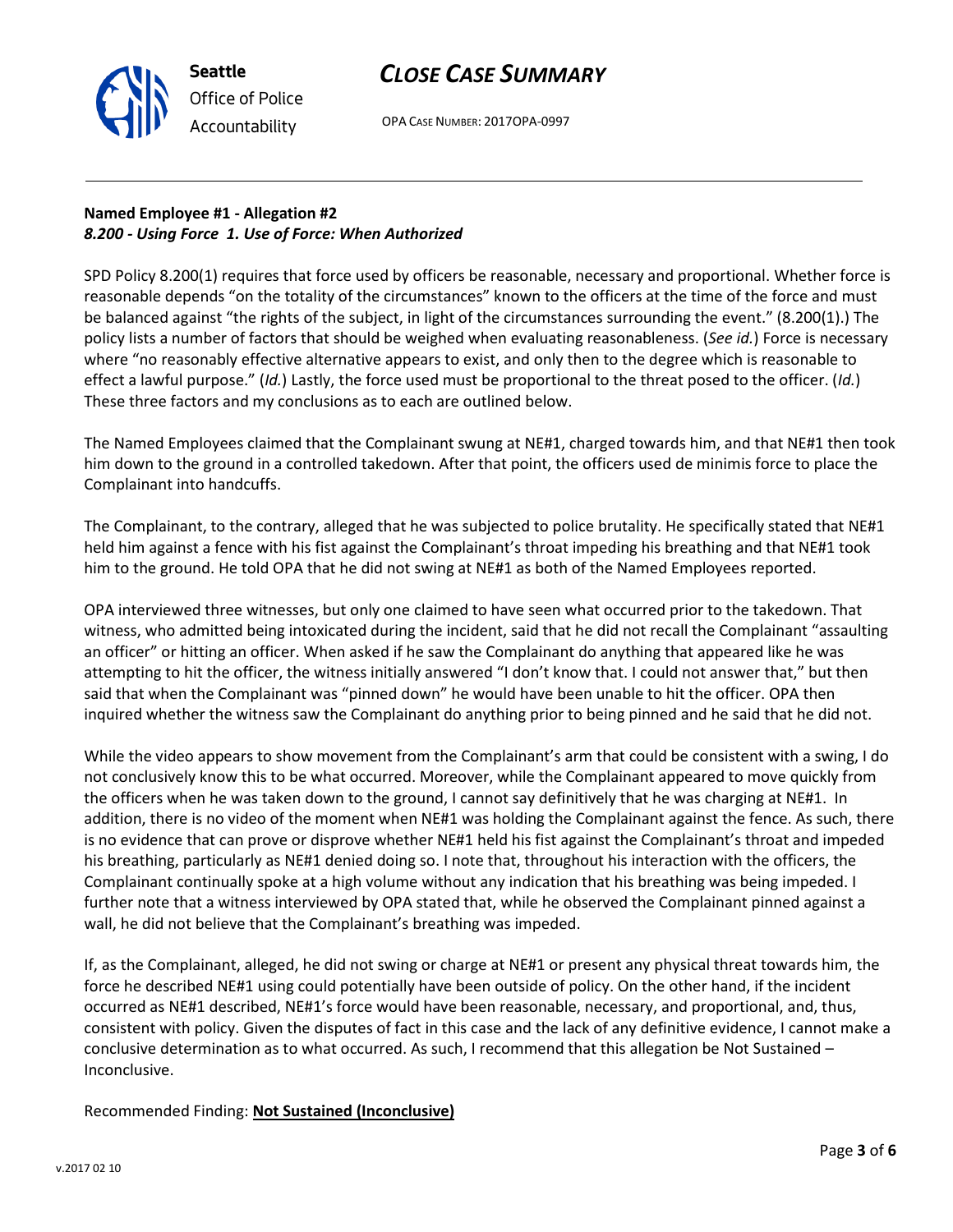

OPA CASE NUMBER: 2017OPA-0997

#### **Named Employee #1 - Allegation #3** *6.010 - Arrests 1. Officers Must Have Probable Cause That a Suspect Committed a Crime in Order to Effect an*

*Arrest*

SPD Policy 6.010-POL-1 requires that officers have probable cause that a suspect committed a crime in order to effect an arrest.

Here, the Complainant was arrested for the assault that he was alleged to have committed on NE#1. As discussed more fully herein, even though I view the video as depicting the Complainant's arm raising up in the vicinity of NE#1, I cannot definitively conclude that the Complainant attempted to assault NE#1. As such, I cannot find that there was probable cause supporting the Complainant's arrest. Similarly, I also cannot and do not find that the officers falsely arrested the Complainant, as he contends.

It may very well have been the case that the officers interpreted the Complainant's actions as attempting to assault NE#1, but the Complainant did not intend to act in a manner that caused them to believe that. Either way, I cannot reach a definitive determination concerning this allegation. As such, I recommend that this allegation be Not Sustained – Inconclusive.

Recommended Finding: **Not Sustained (Inconclusive)**

## **Named Employee #1 - Allegation #4**

## *6.220 - Voluntary Contacts, Terry Stops & Detentions 1. Terry Stops are Seizures and Must Be Based on Reasonable Suspicion in Order to be Lawful*

SPD Policy 6.220-POL-1 stands for the proposition that Terry stops are seizures of an individual and, as such, must be based on reasonable suspicion in order to be lawful. SPD Policy defines a Terry stop as: "A brief, minimally invasive seizure of a suspect based upon articulable reasonable suspicion in order to investigate possible criminal activity." (SPD Policy 6.220-POL-2(b).) SPD Policy further defines reasonable suspicion as: "Specific, objective, articulable facts, which, taken together with rational inferences, would create a well-founded suspicion that there is a substantial possibility that a subject has engaged, is engaging or is about to engage in criminal conduct." (*Id*.) Whether a Terry stop is reasonable is determined by looking at "the totality of the circumstances, the officer's training and experience, and what the officer knew before the stop." (*Id*.) While "[i]nformation learned during the stop can lead to additional reasonable suspicion or probable cause that a crime has occurred, it "cannot provide the justification for the original stop."

As discussed by the OPA Auditor in his review of this case, this allegation should have been classified against the Sergeant rather than the Named Employees. This is due to the fact that the Sergeant, at his OPA interview, stated that he personally made the decision to detain the subject based on his belief that the Complainant could have been one of the individuals involved in an assault at the bar. NE#2 wrote in his General Offense Report that the Complainant had been identified by security at the bar as possibility being one of the assailants. The Sergeant similarly reported to OPA that the Complainant and other individuals were walking away from the scene when they were pointed out by bar security. In addition, officers were also told by Seattle Fire Department personnel that when they were treating an individual, the Complainant interfered with them.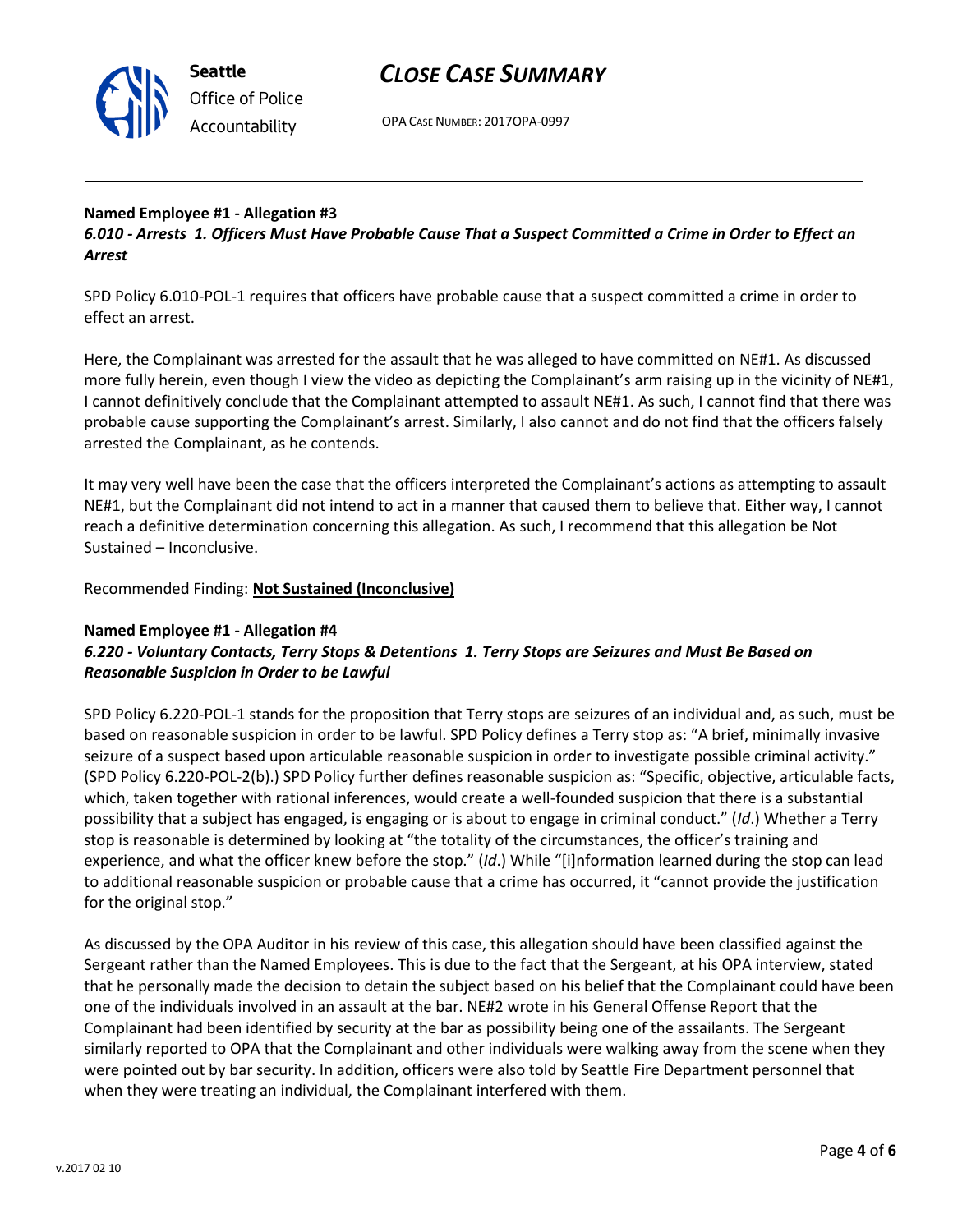

OPA CASE NUMBER: 2017OPA-0997

In his review, the OPA Auditor stated that the ICV reflected that the Complainant and other individuals were detained before officers had the opportunity to talk to any witnesses and before anyone identified them as possibly being involved in the assault at the bar. However, the ICV was only for one vehicle that responded. Prior to that vehicle arriving at the scene (and as is clear from the ICV), other officers were already there. As such, I find it likely that the identification that occurred happened at some point before the ICV started recording. Moreover, a number of officers walked the Complainant and other individuals back to the bar, and I presume that those officers were previously at the scene.

I believe that, based on the identification of the Complainant as a possible assailant, there was sufficient reasonable suspicion to detain him to further investigate. As such, I recommend that this allegation be Not Sustained – Lawful and Proper.

## Recommended Finding: **Not Sustained (Lawful and Proper)**

#### **Named Employee #1 - Allegation #5** *5.140 – Bias Free Policing 2. Officers Will Not Engage in Bias-Based Policing*

SPD policy prohibits biased policing, which it defines as "the different treatment of any person by officers motivated by any characteristic of protected classes under state, federal, and local laws as well other discernible personal characteristics of an individual." (SPD Policy 5.140.) This includes different treatment based on the race of the subject. (*See id*.)

Even if the Complainant is correct that NE#1 subjected him to excessive force and that he was unlawfully stopped and arrested, there is no evidence that this occurred because of bias. Moreover, there is no evidence supporting the Complainant's contention that NE#1 arrested the Complainant due to his race, but did not arrest other similarly situated individuals. For these reasons, I recommend that this allegation be Not Sustained – Unfounded.

## Recommended Finding: **Not Sustained (Unfounded)**

## **Named Employee #2 - Allegation #1** *8.200 - Using Force 1. Use of Force: When Authorized*

The only force used by NE#2 was holding the Complainant's legs down after he was taken down to the ground and while he was being handcuffed.

Regardless of whether NE#1's force was permissible, I find that NE#2's force was de minimis and was consistent with policy. As such, I recommend that this allegation be Not Sustained – Lawful and Proper.

## Recommended Finding: **Not Sustained (Lawful and Proper)**